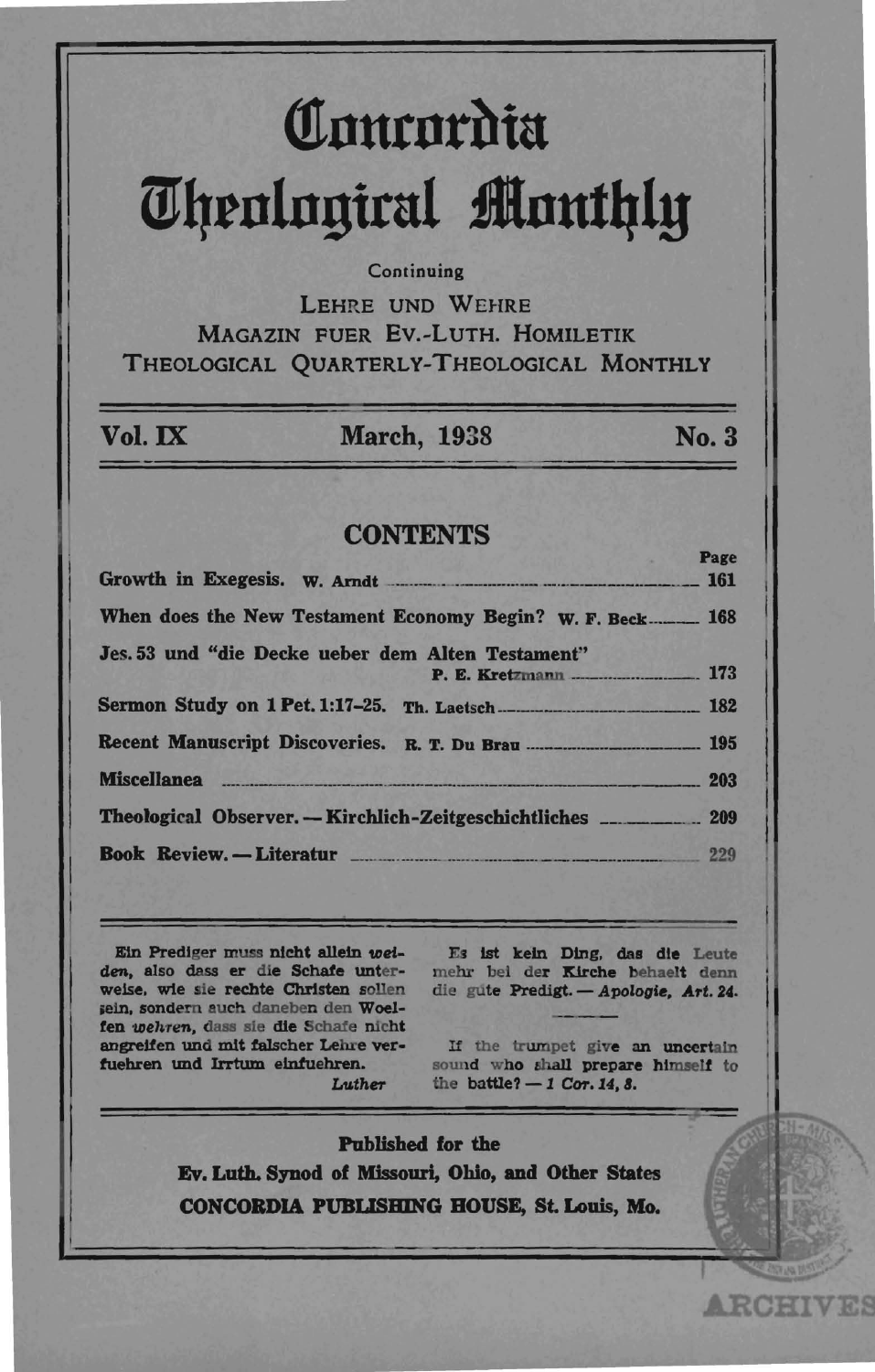not entirely a caricature of what is happening in exegetical works and discourses. If growth in exegesis means in our case that we constantly become more careful and desirous of humbly reiterating the saving truths contained in the Book of Life, then one essential factor in making us Lutheran exegetes will have been developed, and God's blessings will not be tardy in coming. W. ARNDT



Jesus, the Mediator of the New Covenant (Heb. 3: 5,6; 8: 6-13; 12: 24), set aside the Old Covenant by means of His work of redemption during the thirty-three years of His humiliation (Gal. 4: 4,5). In this period He fulfilled the Moral Law by keeping it (Rom. 5:19; 10:4), and by His suffering He freed us from its curse (Gal. 3: 13) . In this time He also substituted the reality of His atonement for the shadow of the Ceremonial Law and thus made the observance of its ordinances unnecessary  $(Col. 2: 16, 17)$ .

The work of redemption was the foundation on which the change from the Old to the New Testament was based. The death of Christ marked the completion of this foundation (John 17:4; 19: 30; Heb. 10: 4). His death by crucifixion was also the summit of His atoning work (Phil. 2: 8). Therefore His death is most closely related to the establishment of the New Testament. "This cup is the New Testament in My blood, which is shed for you," Jesus says at the institution of the Lord's Supper (Luke 22: 20). Heb. 9:16, 17: "For where a testament is, there must also of necessity be the death of the testator. For a testament is of force after men are dead; otherwise it is of no strength at all while the testator liveth." (Cf. entire chapter.)

The displacement of the old economy by the new nevertheless was not an instantaneous happening. The divine revelations of the abrogation of the whole Covenant and of the individual elements which make up the complex aggregate of the Covenant came at various times. Furthermore, the Covenant was to be eternal. It was difficult, therefore, for a people in whom this Covenant had been inbred to understand that part of it could be set aside, that an act which once was a sin of disobedience punishable by death might by divine direction become a good work. It was also difficult to find the clear line of demarcation between the ceremonial and the moral laws and then to maintain liberty, in the face of great opposition, in regard to the Ceremonial Law. Doubt in regard to the will of God and fear of sinning (e. g., Acts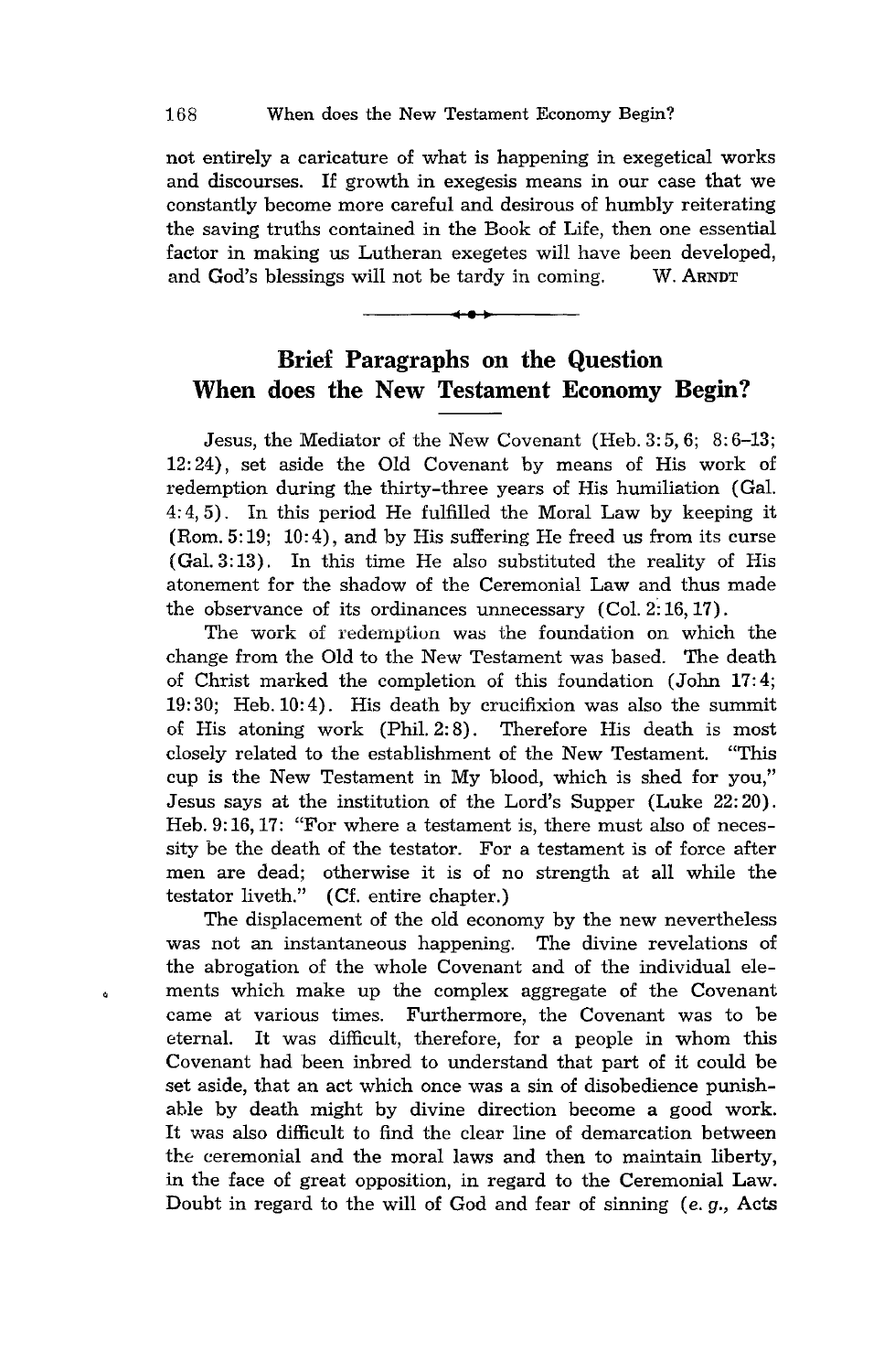10: 14) lingered in the hearts of God's people and rendered the adoption of the change in practise a gradual one.

The institution of the new economy is predicted in the Old Testament, particularly in Jeremiah (chap. 31: 31-34; Heb. 8: 13) and in Ezekiel (chap. 16:59-62). Something of the newness of the New Testament appears to men at the birth of the "Messenger of the Covenant," Mal. 3:1. Zacharias welcomes Jesus as the "Dayspring from on high," Luke 1: 78. The angel proclaims His birth as an event of the greatest importance, Luke 2: 10. But the Old Covenant is not set aside when Jesus is born of Mary, for He is circumcised on the eighth day. Even John the Baptist, thirty years later, the last and greatest figure of the Old Testament, is still confined within the period of prophecy and expectation, Matt. 11:11-14; Luke 16:16. John represents the last stage of preparation for, but not the beginning of, the New Testament. He stands at the gate and holds it open to the new King. But John does not enter in. He is not baptized (Matt. 3: 14), although he suggests his baptism for a moment. For John himself circumcision had been the Sacrament by which he became one of God's people.

The baptism of Jesus is one of the distinct moves in the transition from the old to the new. It belongs to the Old Testament inasmuch as it is performed by John; to the New, because it introduces the foremost Sacrament of the New Testament and because it marks the beginning of the public ministry of Jesus, in which Moses, the morning star, and the shadows of the Sinaitic Covenant begin to give way to the rising sun. With Christ "the acceptable year of the Lord" has come, Luke 4: 17-21; Is. 61: 1. He brings a new revelation, John 1: 17; 7: 15; Matt. 5: **11,27;**  Luke 10: 23, 24; 2 Cor. 3: 14-16; Heb. 9: 8; 1 Pet. 1: 10-13. His nonascetic ways of living (eating and drinking, staying in the wellto-do home of Mary and Martha) suggest a new order, Matt. 9:14-17; 11:19; Mark 2:18-22. His state of humiliation is dotted with authoritative acts that announce a new divine policy toward mankind. But he uses the term "New Testament" for the first time on the eve of His crucifixion.

After the resurrection the apostles by divine authority declare that the new economy *has* begun, and the young Christian Church is taught, amidst intense struggles, to adopt in teaching and in practise the new charter of Gospel liberties.

The Old Covenant was laid aside largely by way of individual elements. For clarity, each element peculiar to the Old Testament needs to be singled out and subjected to the two questions: When did God expressly set it aside? At what time did His people become emancipated from it?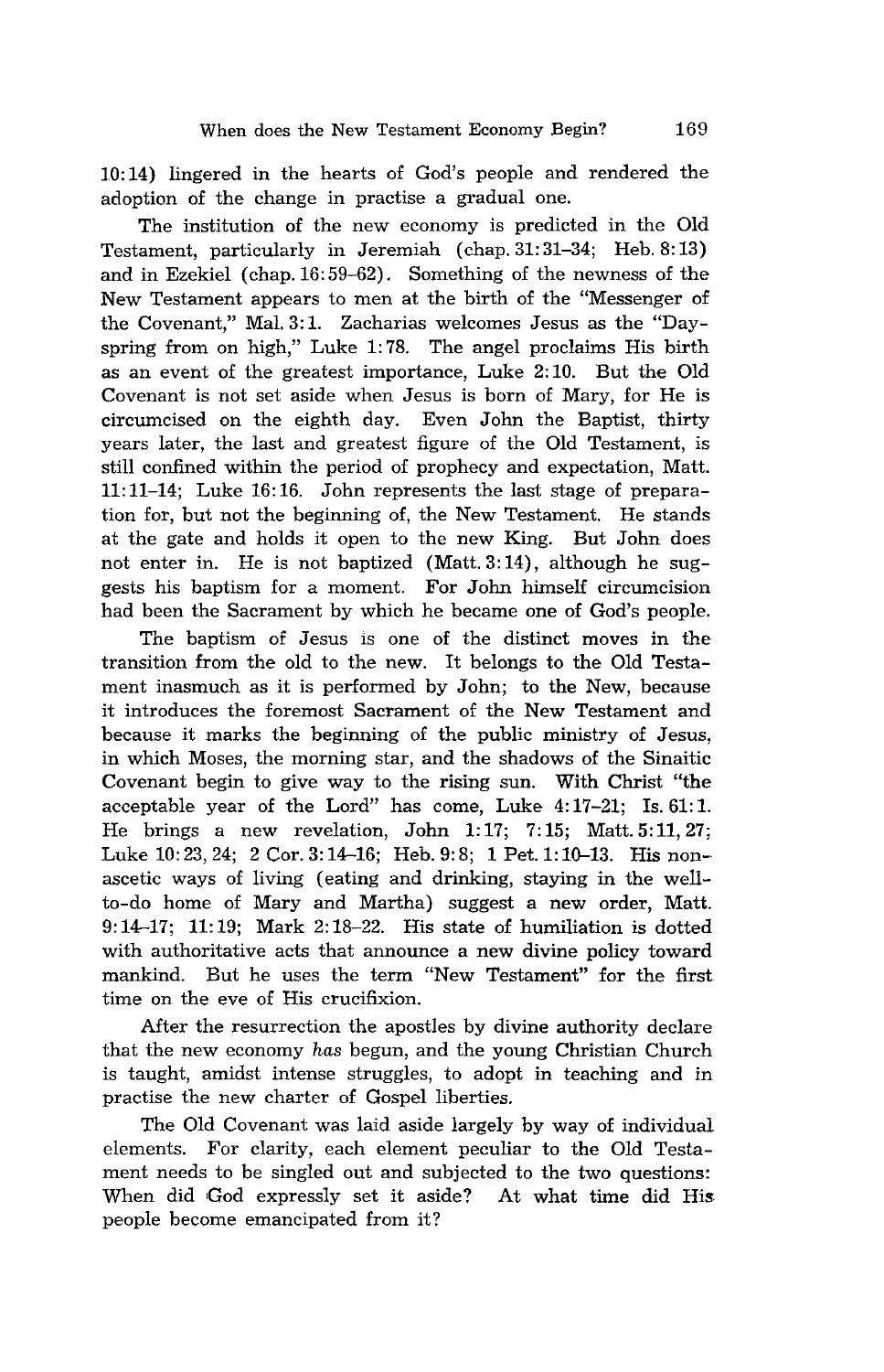## Legalism

The promise of life on condition of obedience and the threat of God's curse for disobedience were prominent in the Old Testament (e. g., Gen. 2: 12-19; 5: 1,3; 6: 18; 9: 12,15,16; etc.) for the purpose of "Suendenfoerderung." The Law was to light up with a brilliance peculiar to the Old Testament the dark and filthy room of human nature and to reveal its sinfulness and cursedness. That at the same time remission of sins was proclaimed not as something brought about by human works but as a free gift of God is of course true and must not be overlooked.

This temporary, educational emphasis of the Law was to cease in the days of the New Dispensation according to Jer.31. Jesus liberally dispenses the grace of the New Covenant, Matt. 9:2; John 1:17; 3:15-18,28-30; Luke 9:55. And many seem to have enjoyed His offer of freedom from the Law during the time of His humiliation, Mark 12: 37; Luke 16: 16; John 4: 42. Paul thoroughly set forth the doctrine that faith makes the obedience of Christ ours  $(Rom. 3: 21, 22; 5: 19)$ , that the children of God of the New Testament are "dead to the Law" (Rom. 7:4, 6) and enjoy the liberty of the sons of God  $(Gal. 4: 1-7, 21-31)$ .

But the adoption of the evangelical spirit in practise has had an endless history. We think of the Galatians or of the Judaizers everywhere in apostolic days, who clung to the legal ways of the Old Testament. We think of the ethical preachers of today, whose emphasis on the compulsion of the Law at the expense of the free Gospel motivation stamps them as out of date by two thousand years (they would be modern) and makes them dwellers among the dreary ruins of a by-gone dispensation.

# The Ceremonial Law in General

There are indications of the obsolescence of the Ceremonial Law in the public ministry of Jesus. And deep understanding might perhaps have recognized the fact from the beginning. For one thing, when Jesus taught the Moral Law in general, He quite significantly omitted the ceremonial, Matt. 5-7.

Still Jesus lived, generally speaking, as a Jew and bowed to Jewish ordinances. He paid the Temple tax in ostensible fashion, Matt. 17: 24-27. He told the multitude and His diciples to observe everything the scribes and Pharisees taught, Matt. 23: 2, 3.

The gravest charge against the apostles in Acts was that they were altering the Law of Moses, and it was met by protestations of loyalty to the Mosaic Law on the part of the apostles. The charge undoubtedly was grounded on their abrogation of the Ceremonial Law. The Council at Jerusalem recognized the abrogation of the Ceremonial Law, Acts 6: 14; 21: 21,25. But it was likewise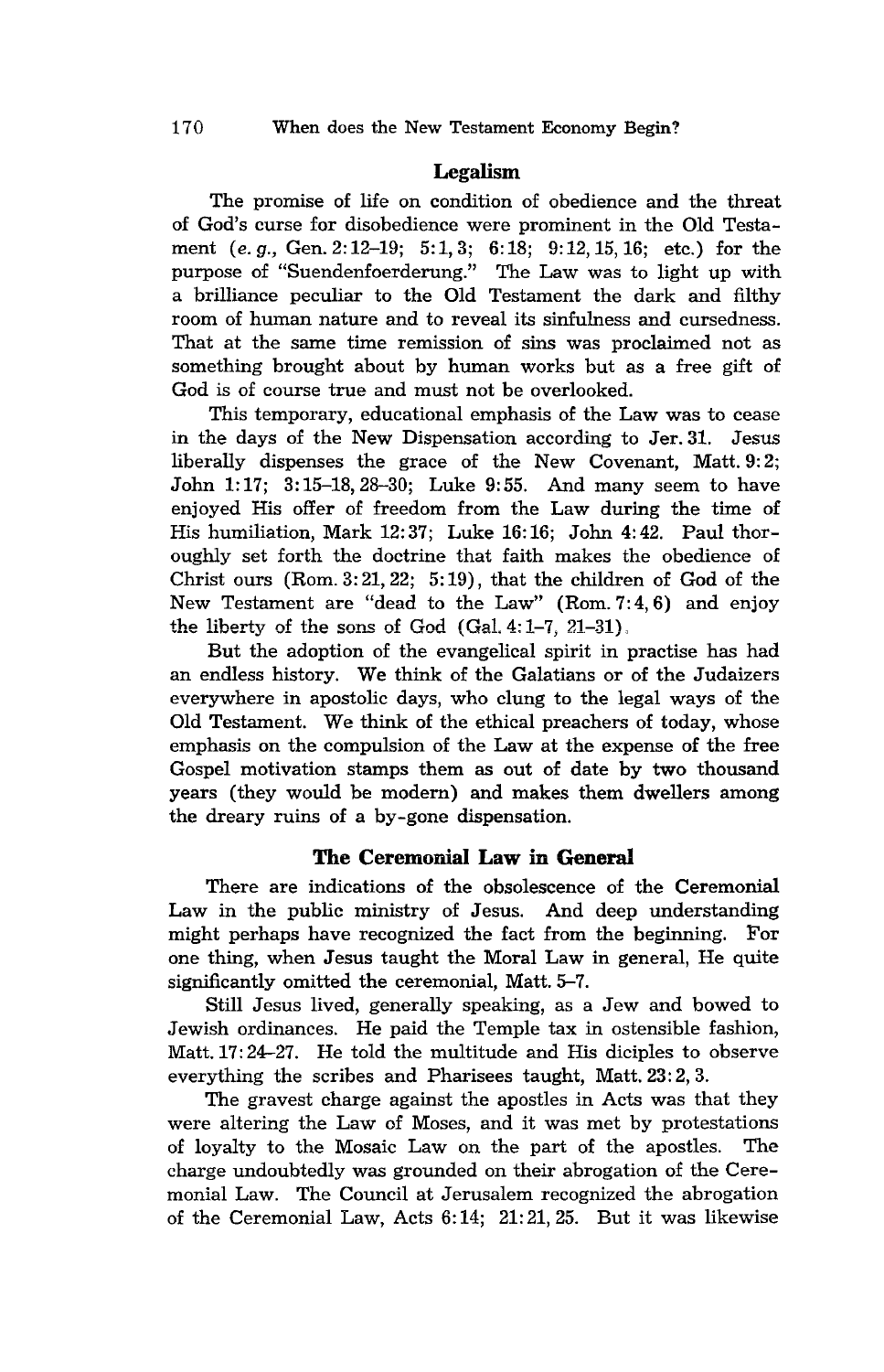in Jerusalem, a number of years afterwards, that Paul was induced to perform an Old Testament sacrifice, Acts 21 and 24.

The Ceremonial Law had come from God. The retention of portions of it in certain circles of the New Testament Church was not wrong in itself, Rom. 14: 20 ft. Otherwise Paul would have identified himself with something wrong.

Nor was the observance of the Ceremonial Law in the New Testament necessarily harmful to the faith. For charity could even demand its observance, Gal. 5: 13.

Therefore the Old Testament ceremonies disappeared gradually within a few decades, as gradually as people became educated to the facts 1. that the Ceremonial Law in New Testament times was an unnecessary yoke and a hindrance, like an overcoat worn in July (Acts 15:10; Gal.  $5:1$ ); and 2. that its observance in the New Testament would be an abnormal development, likely to lead to the gross error of considering such an observance essential to salvation and the neglect of it a wrong. Thus it would become a means of spreading self-righteousness (Gal. 2:16 ff.), another gospel (Gal. 1:8; 5:2-6; 2 Cor. 11:4). Hagar and Ishmael may be tolerated as long as Ishmael does not claim to be equal or superior to Isaac. But when Isaac is mocked, Ishmael is cast out into the desert, Gen. 21: 10.

### Circumcision

Jesus uses the term for "circumcise" only once (John 7:22,23), and there without any implication that might be of value here. With the exception of the statements of the circumcision of John (Luke 1:59) and that of Jesus (Luke 2:21), circumcision is in no other place referred to in the gospels.

In Acts 10 and 11: 18 circumcision is omitted as unnecessary for the Christianizing of Gentiles. In Acts 15: 9 there is declared to be no difference between circumcised and uncircumcised Christians, and in v.28 circumcision is not considered a necessity.

In Acts 16:3 Paul circumcises Timothy to remove obstacles to the Gospel. He is charged according to Gal. 5: 11 with preaching circumcision. If a Gospel principle is to be sacrificed, if a wrong conclusion may be drawn, he refuses to circumcise, as in the case of Titus, Ga1. 2: 3. In 1 Cor. 7: 18,19 he ordains that in his churches no one be circumcised.

## **The** Temple

The Temple is for Jesus at twelve the house of His Father, Luke 2:49. Later He taught daily in the Temple (Luke 19:47), performed miracles in it (Matt. 21: 14, 15), and drove out the money-changers from it (Matt. 21:12, 13).

On the other hand, Jesus claimed to be greater than the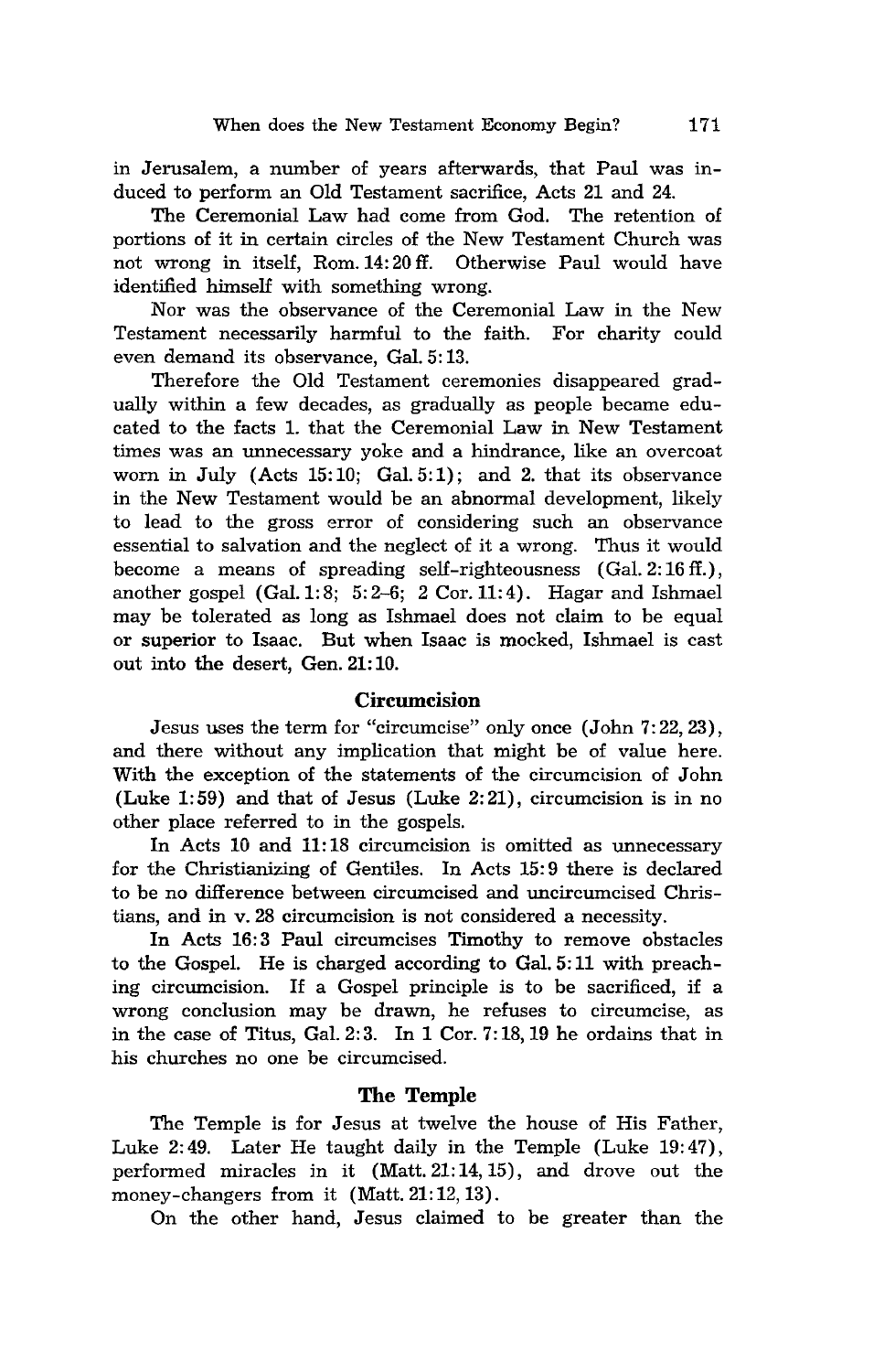Temple, Matt. 12: 6. He prophesied of the time when people would not worship in Jerusalem but in spirit and in truth (John 4: 21-23) and foretold the destruction of the Temple (Matt. 24: 2; Mark 13: 2). The rending of the veil at His death indicated that the direct access through Christ was to replace the use of the Temple as a meeting-place for God and man, Heb. 9: 7-12; 10: 19,20. When in 70 A. D. the Temple was destroyed, its use naturally ceased to be an issue. The Sacrifices

In Matt. 5: 23, 24; 8: 4 Jesus commands Mosaic purification sacrifices of blood. He Himself observed the Passover to the very last, at the institution of the Lord's Supper, Matt. 26: 26-28. In 1 Cor. (placed chronologically right after Acts 19:12) 5:7 Paul calls Christ our Passover. The next mention of the performance of offerings after that of Maundy Thursday is after Paul's return from his third missionary journey, Acts 21: 20 ft.; 24: 17,18. In order to counteract the report that Paul is an enemy of the Temple, the elders at Jerusalem urge him to go to the Temple with four Nazirites, to spend money in worship, and to bring a purification sacrifice, which consisted of a he-lamb for a burnt offering, a ewe lamb for a sin-offering, and a ram for a peace-offering, along with other offerings, Num. 6: 13-20. And Paul becomes a Jew to the Jews, 1 Cor. 9: 20, and submits. Otherwise there is very little mention of offerings except figuratively. Heb. (written before the year 70) 7: 12-28 makes a clear statement of the change of the priesthood. The **Sabbath** 

Nowhere in the New Testament is the Sabbath commanded. There are six instances in which Jesus acts contrary to the rules of the scribes concerning the observance of the Sabbath-day: Matt. 12:1-9; Mark 2:23-28; Luke 6:1-6. - Matt. 12:10-13; Mark 3:1-5; Luke 6: 7-10. - Luke 13:11-16. - Luke 14:1-6. -John 5:1-18 (with John 5:10 cp. Jer. 17:21, 22); 7:22-24.-John 9:13-17.

There is an incident, in the Codex Bezae only, after Luke 6:5, the account of which may be true even if not inspired. It reads: "On the same day He saw a man working on the Sabbath and said to him, Man, if thou knowest what thou doest, blessed art thou; but if thou knowest not, thou art accursed and a transgressor of the Law." Cf. Rom. 14: 14.

The Apostles in Acts continued daily in the Temple, Acts 2: 46. There is no mention of resting on a day. The institution of Sunday showed freedom, Acts 20:7; Rev. 1:10. The Sabbath law is expressly declared invalid in Gal. 4: 10,11 and in Col. 2: 16,17. But Jesus predicts the observance of the Sabbath-day among the Jews for as late as the time of the destruction of Jerusalem, Matt. 24: 20.